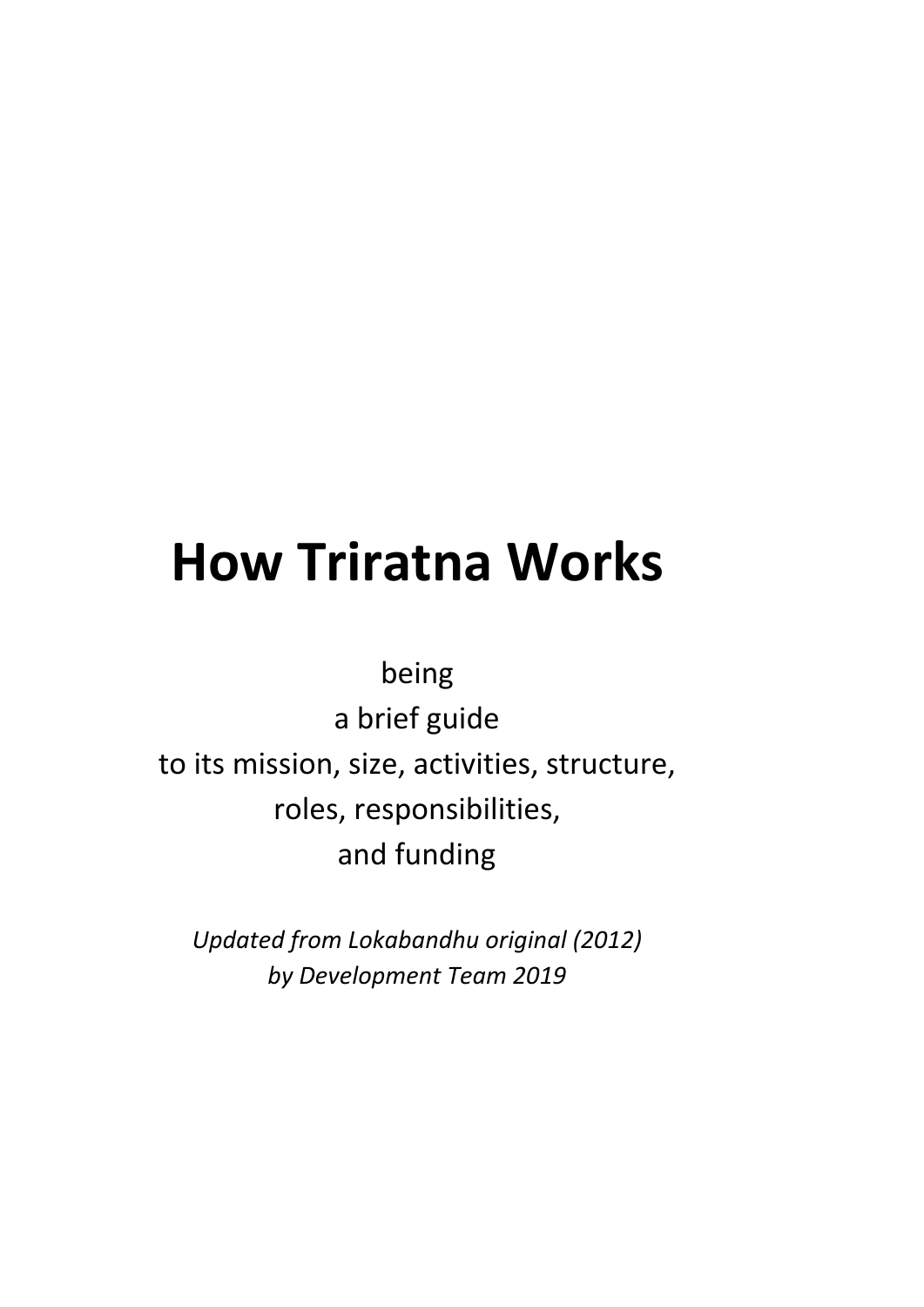# **Contents**

| Triratna's mission<br>3<br>Triratna's size and activities<br>3<br>5<br>The 'Movement'<br>5<br>The 'Order'<br>5<br>5<br>The 'College'<br>6<br>Triratna's Areas, Regions, and International Council<br>Single-sex activities and the two 'wings' of the Order<br>$\overline{7}$<br>$\overline{7}$<br>Triratna's organisational structure - locally<br>Centres, Co-ops, and Communities: the 'three C's'<br>8<br>8<br>9<br>Centre roles and responsibilities: Chairs and Centre Councils<br>Centre roles and responsibilities: Mitra Convenors, and Presidents<br>9<br>Regional meetings<br>9<br>Other Movement responsibilities<br>10<br>Order roles and responsibilities<br>10<br>Preceptors' roles and responsibilities: training for ordination<br>10<br>11<br>Money in the Movement<br>12<br>Money in the Order<br>12<br>Money in the Preceptors College<br>13<br>Indian fundraising<br>13<br>13<br>14<br><b>Further Information</b><br>14<br>Participants in the most recent International Council<br>14 | <b>Introducing Triratna</b>                       | 3 |
|-------------------------------------------------------------------------------------------------------------------------------------------------------------------------------------------------------------------------------------------------------------------------------------------------------------------------------------------------------------------------------------------------------------------------------------------------------------------------------------------------------------------------------------------------------------------------------------------------------------------------------------------------------------------------------------------------------------------------------------------------------------------------------------------------------------------------------------------------------------------------------------------------------------------------------------------------------------------------------------------------------------|---------------------------------------------------|---|
|                                                                                                                                                                                                                                                                                                                                                                                                                                                                                                                                                                                                                                                                                                                                                                                                                                                                                                                                                                                                             |                                                   |   |
|                                                                                                                                                                                                                                                                                                                                                                                                                                                                                                                                                                                                                                                                                                                                                                                                                                                                                                                                                                                                             |                                                   |   |
|                                                                                                                                                                                                                                                                                                                                                                                                                                                                                                                                                                                                                                                                                                                                                                                                                                                                                                                                                                                                             | Triratna's organisational structure               |   |
|                                                                                                                                                                                                                                                                                                                                                                                                                                                                                                                                                                                                                                                                                                                                                                                                                                                                                                                                                                                                             |                                                   |   |
|                                                                                                                                                                                                                                                                                                                                                                                                                                                                                                                                                                                                                                                                                                                                                                                                                                                                                                                                                                                                             |                                                   |   |
|                                                                                                                                                                                                                                                                                                                                                                                                                                                                                                                                                                                                                                                                                                                                                                                                                                                                                                                                                                                                             |                                                   |   |
|                                                                                                                                                                                                                                                                                                                                                                                                                                                                                                                                                                                                                                                                                                                                                                                                                                                                                                                                                                                                             |                                                   |   |
|                                                                                                                                                                                                                                                                                                                                                                                                                                                                                                                                                                                                                                                                                                                                                                                                                                                                                                                                                                                                             |                                                   |   |
|                                                                                                                                                                                                                                                                                                                                                                                                                                                                                                                                                                                                                                                                                                                                                                                                                                                                                                                                                                                                             |                                                   |   |
|                                                                                                                                                                                                                                                                                                                                                                                                                                                                                                                                                                                                                                                                                                                                                                                                                                                                                                                                                                                                             |                                                   |   |
|                                                                                                                                                                                                                                                                                                                                                                                                                                                                                                                                                                                                                                                                                                                                                                                                                                                                                                                                                                                                             | <b>Responsibilities and roles within Triratna</b> |   |
|                                                                                                                                                                                                                                                                                                                                                                                                                                                                                                                                                                                                                                                                                                                                                                                                                                                                                                                                                                                                             |                                                   |   |
|                                                                                                                                                                                                                                                                                                                                                                                                                                                                                                                                                                                                                                                                                                                                                                                                                                                                                                                                                                                                             |                                                   |   |
|                                                                                                                                                                                                                                                                                                                                                                                                                                                                                                                                                                                                                                                                                                                                                                                                                                                                                                                                                                                                             |                                                   |   |
|                                                                                                                                                                                                                                                                                                                                                                                                                                                                                                                                                                                                                                                                                                                                                                                                                                                                                                                                                                                                             |                                                   |   |
|                                                                                                                                                                                                                                                                                                                                                                                                                                                                                                                                                                                                                                                                                                                                                                                                                                                                                                                                                                                                             |                                                   |   |
|                                                                                                                                                                                                                                                                                                                                                                                                                                                                                                                                                                                                                                                                                                                                                                                                                                                                                                                                                                                                             |                                                   |   |
|                                                                                                                                                                                                                                                                                                                                                                                                                                                                                                                                                                                                                                                                                                                                                                                                                                                                                                                                                                                                             | Financing Triratna: where the money comes from    |   |
|                                                                                                                                                                                                                                                                                                                                                                                                                                                                                                                                                                                                                                                                                                                                                                                                                                                                                                                                                                                                             |                                                   |   |
|                                                                                                                                                                                                                                                                                                                                                                                                                                                                                                                                                                                                                                                                                                                                                                                                                                                                                                                                                                                                             |                                                   |   |
|                                                                                                                                                                                                                                                                                                                                                                                                                                                                                                                                                                                                                                                                                                                                                                                                                                                                                                                                                                                                             |                                                   |   |
|                                                                                                                                                                                                                                                                                                                                                                                                                                                                                                                                                                                                                                                                                                                                                                                                                                                                                                                                                                                                             |                                                   |   |
|                                                                                                                                                                                                                                                                                                                                                                                                                                                                                                                                                                                                                                                                                                                                                                                                                                                                                                                                                                                                             | Conclusion                                        |   |
|                                                                                                                                                                                                                                                                                                                                                                                                                                                                                                                                                                                                                                                                                                                                                                                                                                                                                                                                                                                                             | <b>Appendices</b>                                 |   |
|                                                                                                                                                                                                                                                                                                                                                                                                                                                                                                                                                                                                                                                                                                                                                                                                                                                                                                                                                                                                             |                                                   |   |
|                                                                                                                                                                                                                                                                                                                                                                                                                                                                                                                                                                                                                                                                                                                                                                                                                                                                                                                                                                                                             |                                                   |   |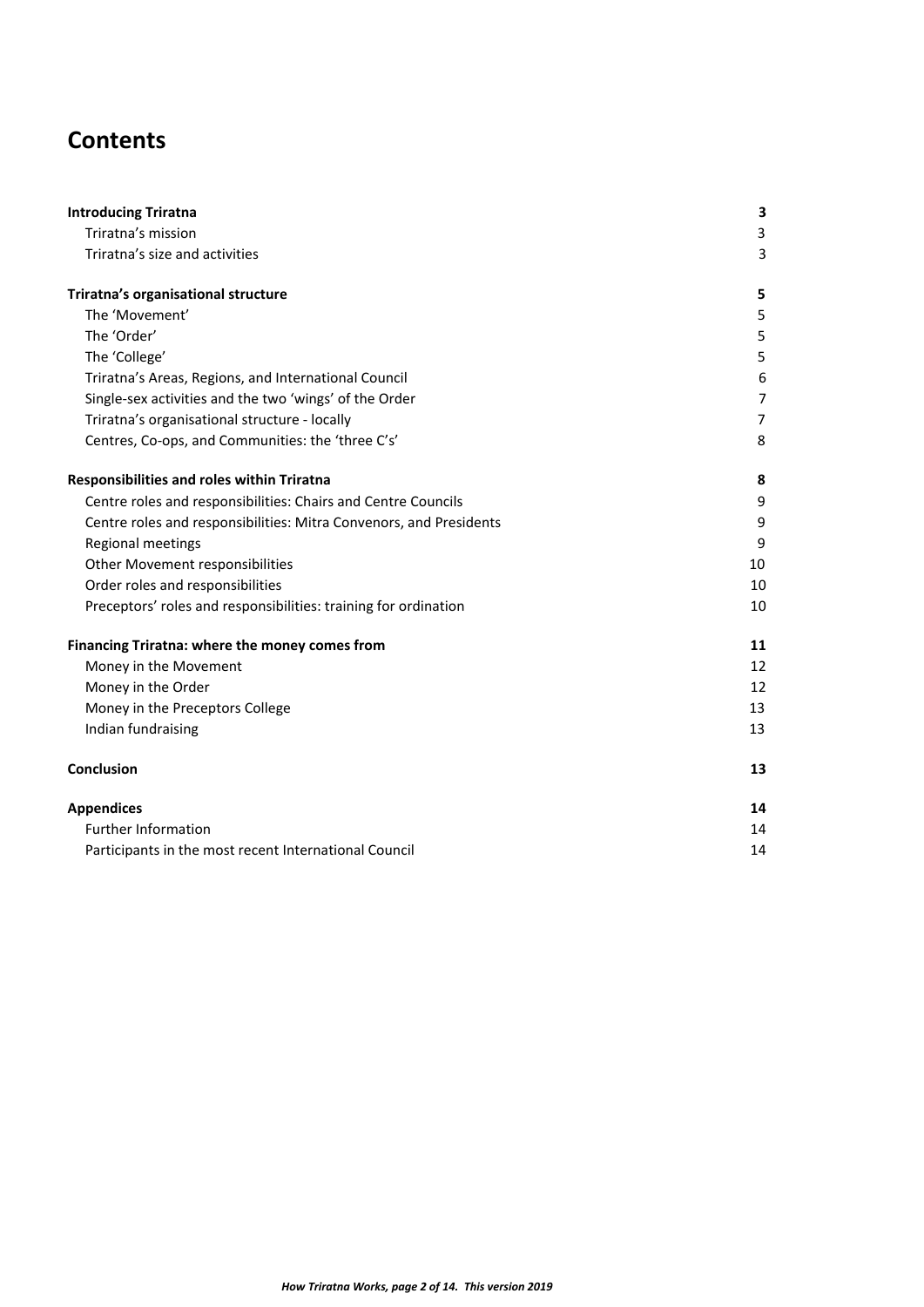## <span id="page-2-0"></span>**Introducing Triratna**

Triratna is a world-wide Buddhist movement founded in the UK in the late 1960's by Sangharakshita, after he had returned to the UK having spent nearly 20 years in India, many as a Buddhist monk. Originally known as the 'Friends of the Western Buddhist Order' (FWBO), it is now active in some 28 countries and the Triratna Buddhist Order (which forms the heart of the Triratna Buddhist Community) numbers over 2000 men and women.

Triratna is highly decentralised, while remaining a strong and united worldwide spiritual community. It's decentralisation means it can be hard for people - even those involved for many years - to have a clear understanding of how it's structured, how decisions are taken, where the money comes from and where it goes to.

This article aims to give a brief and approximate overview of how Triratna works, both its working practices and its operating principles, now that our community is simply too large and widespread for any one person to know everyone or visit everywhere.

#### <span id="page-2-1"></span>**Triratna's mission**

Triratna's full name is the 'Triratna Buddhist Community', at whose heart is the Triratna Buddhist Order. Open equally to men and women, it exists to help its members and others to deepen their Buddhist practice. It recognises the importance of 'supportive conditions' if an individual's spiritual efforts are to be successful, and therefore of 'spiritual community'. Ultimately Triratna's various institutions and practices only exist to support people in their spiritual lives.

Triratna sees itself as having several distinctive emphases compared to other Buddhist communities: it is ecumenical (ie the whole Buddhist tradition is, in principle, accepted); it is unified (ie membership is open to all, regardless of nationality, race, colour, education, class or caste, cultural background, gender, sexual orientation, or age – and to men and women on equal terms); it sees the act of Going for Refuge as central; and it places great value on the importance of spiritual friendship; team-based right livelihood; and the importance of the Arts for spiritual life. All these are reflected to varying degrees in Triratna's organisational structure and practices.

#### <span id="page-2-2"></span>**Triratna's size and activities**

Triratna was founded in 1967 and both the size of the Order and the numbers of Buddhist Centres have grown steadily since. Its growth has been organic and unplanned, and as a result it is highly diverse, with a very broad spectrum of activities. A founding ideal was to create a 'New Society' supportive to individuals' spiritual lives, and over the years numerous Buddhist and 'Team-Based Right Livelihood' projects (TBRLs) have started in an attempt to spread the Dharma and establish ethical ways for its members to earn an living and support Buddhist projects. Its history is a history of experimentation and adaptation, hopefully learning as it goes.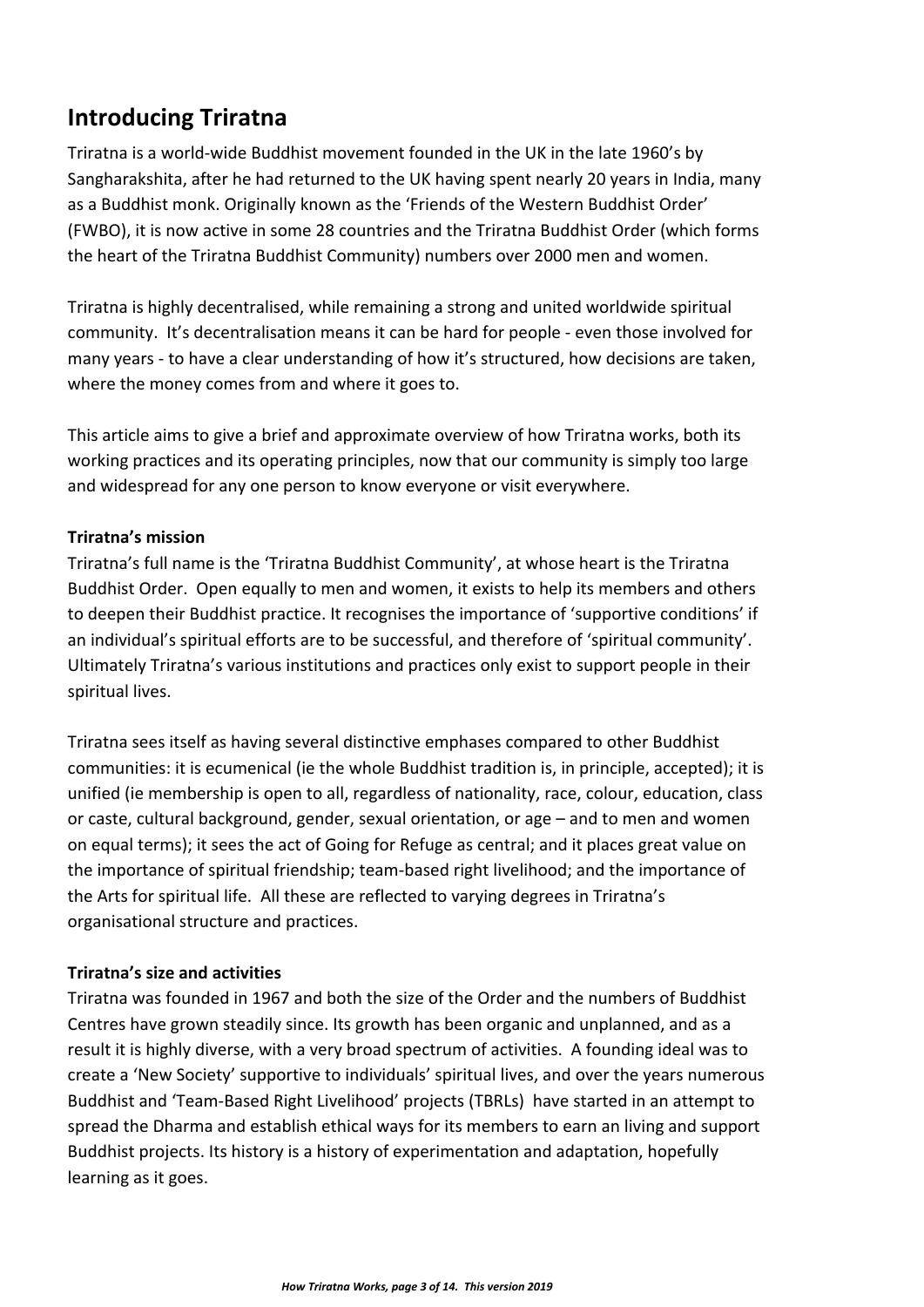As a result it uses multiple names, many not actually containing the word 'Triratna'. Since it also has no common logo or 'house style', it's not always easy to recognise a Triratna project! Some of its current trading names around the world are -

- \* the Abhayaratna Trust \* Bahujan Hitay
- 
- \* Breathworks \* Buddhafield
- 
- \* Dhammaloka \* EcoDharma
- \* Free Buddhist Audio \* [GoingOnRetreat.com](http://goingonretreat.com/)
- \* Jai Bhim International \* Jambudvipa
- 
- 
- \* Windhorse Publications \* Future Dharma
- 
- \* Bodywise \* Breathing Space
	-
- \* Clear Vision \* Dhammakranti
	-
	-
	-
- \* Karuna Trust \* NNBY (India's National Network \* [thebuddhistcentre.com](http://thebuddhistcentre.com/) of Buddhist Youth)
	-

Plus it has multiple retreat centres, also not using the name Triratna, each with their own distinctive logos and other branding - making the identification of a 'Triratna' project even harder! Past projects' names include Friends Foods, the Cherry Orchard, Dharma Life, Green Elephant, Hockneys Restaurant, the Dharmapala College, Madhyamavani, TBMSG, and Tipu's Tiger - among many more! Besides 'official' Triratna projects, there are many more informally associated with Triratna - these include Wildmind, Visible Mantra, Buddhist Images, Bodhi Arts and EcoVillage, Crucible Research, and Lotus Realm. Triratna's Buddhist Centres are generally known as 'The XXX Buddhist Centre' - though newer Centres are often called 'The XXX Triratna Buddhist Centre'.

As a public 'brand name', Triratna is therefore somewhat in the background - as indeed 'FWBO' was before the 2010 name change to Triratna. However, people who are part of Triratna have a strong sense of it as being their community. 'Triratna' is not copyrighted and there are at present no formal restrictions on who may or may not use the name.

## <span id="page-3-0"></span>**Triratna's organisational structure**

Despite being highly decentralised it has a clear internal structure which has evolved over the years - and which continues to evolve. This can therefore only be a snapshot of the present arrangements.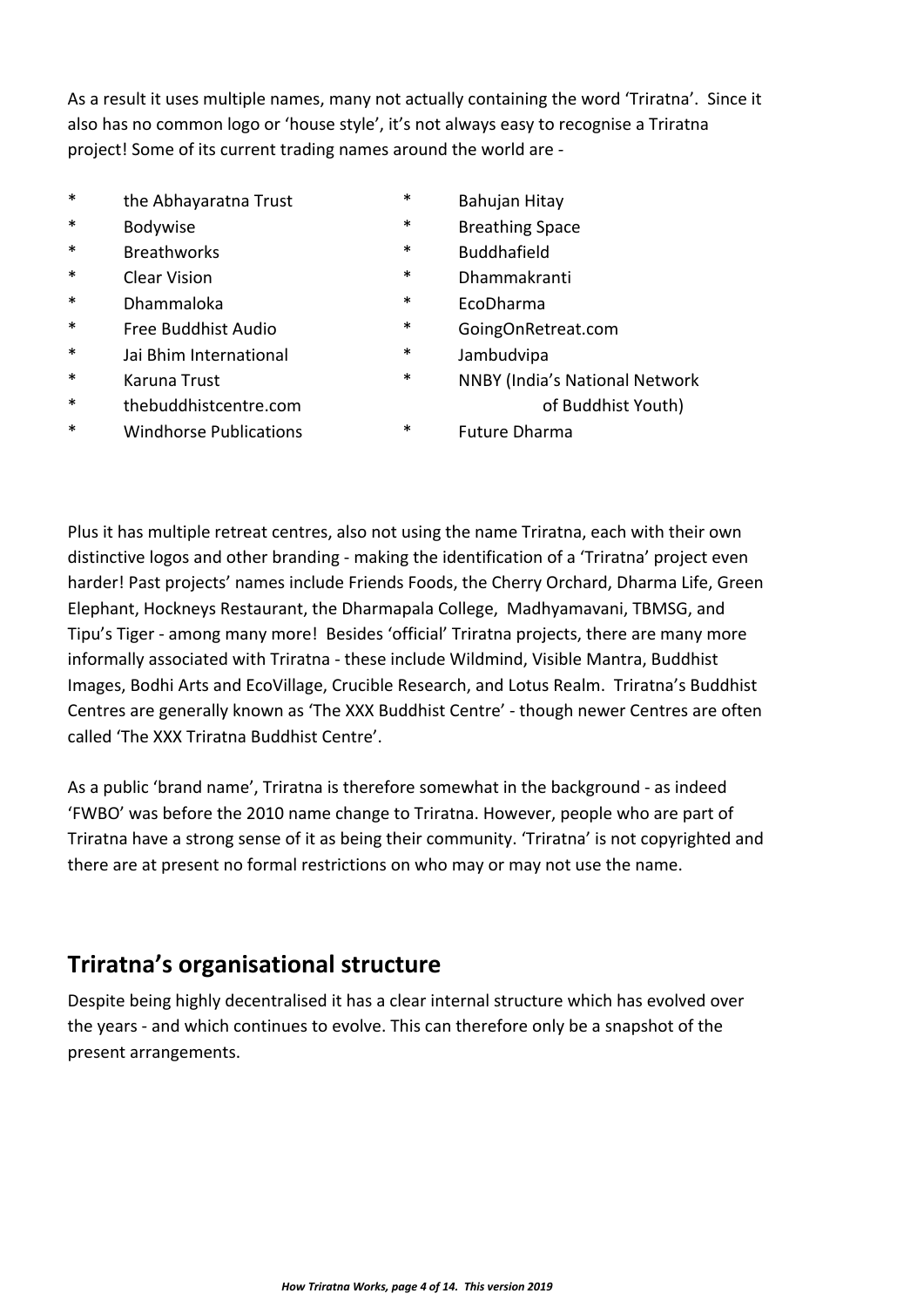#### <span id="page-4-0"></span>**The 'Movement'**

Triratna sees itself as being made up of three autonomous but linked strands - the 'Movement', the 'Order' and the 'College'.

The 'Movement' includes all of Triratna's institutions as mentioned above, plus all the people who work or practice in them. It is open to anyone to join, although there are no membership fees - people join simply by 'getting involved' and starting to practice the Dharma alongside others in the Sangha, to whatever depth or seriousness they choose.

Since it includes multiple charities, trading companies and other legal entities, there are numerous roles and responsibilities to be filled - more of that later. Each legal entity is independent and controlled simply by the people responsible for it: there is no central 'holding company' or head office. An important principle in Triratna is that people holding specific responsibilities must be left free to exercise them.

#### <span id="page-4-1"></span>**The 'Order'**

The 'Order' is the Triratna Buddhist Order, some 2000 men and women around the world who have individually taken the Dharmachari or Dharmacharini ordination in which they are formally recognised as effectively 'Going for Refuge to the Three Jewels' and accepted into the Order. The Order in turn consists of two more-or-less independent 'wings' - the men's wing and the women's wing, each of which manage their own affairs including their own ordination processes. Triratna is probably unique in having a fully-functioning independent ordination process for women by women - something of which it is very proud.

#### <span id="page-4-2"></span>**The 'College'**

The 'College' is shorthand for the 'College of Public Preceptors', a much smaller body of around 55 senior Order Members responsible for overseeing the process of ordination around the world and the welfare of those who've been ordained into the Order. They also have final responsibility for Triratna's integrity and continued fidelity to Sangharakshita's teaching - and, when necessary, recognising that it is appropriate for someone to leave the Order. The Public Preceptors perform 'public ordination ceremonies' where people are formally welcomed into the Order; in order to decide when people are ready for ordination they work closely with some 200 'Private Preceptors' who have more personal relationships with those approaching ordination.

#### <span id="page-4-3"></span>**Triratna's Areas, Regions, and International Council**

All three strands - the 'Movement', 'Order' and 'College' - are world-wide, so Triratna is also, for practical purposes, divided into six 'Areas'. These are intended to be flexible, with new ones emerging as and when necessary. These are:

- $\triangleright$  Continental Europe
- $\triangleright$  India
- $\triangleright$  South Pacific (Australia and New Zealand)
- $\triangleright$  the Spanish world (Spain and Latin America)
- $\triangleright$  the UK and Ireland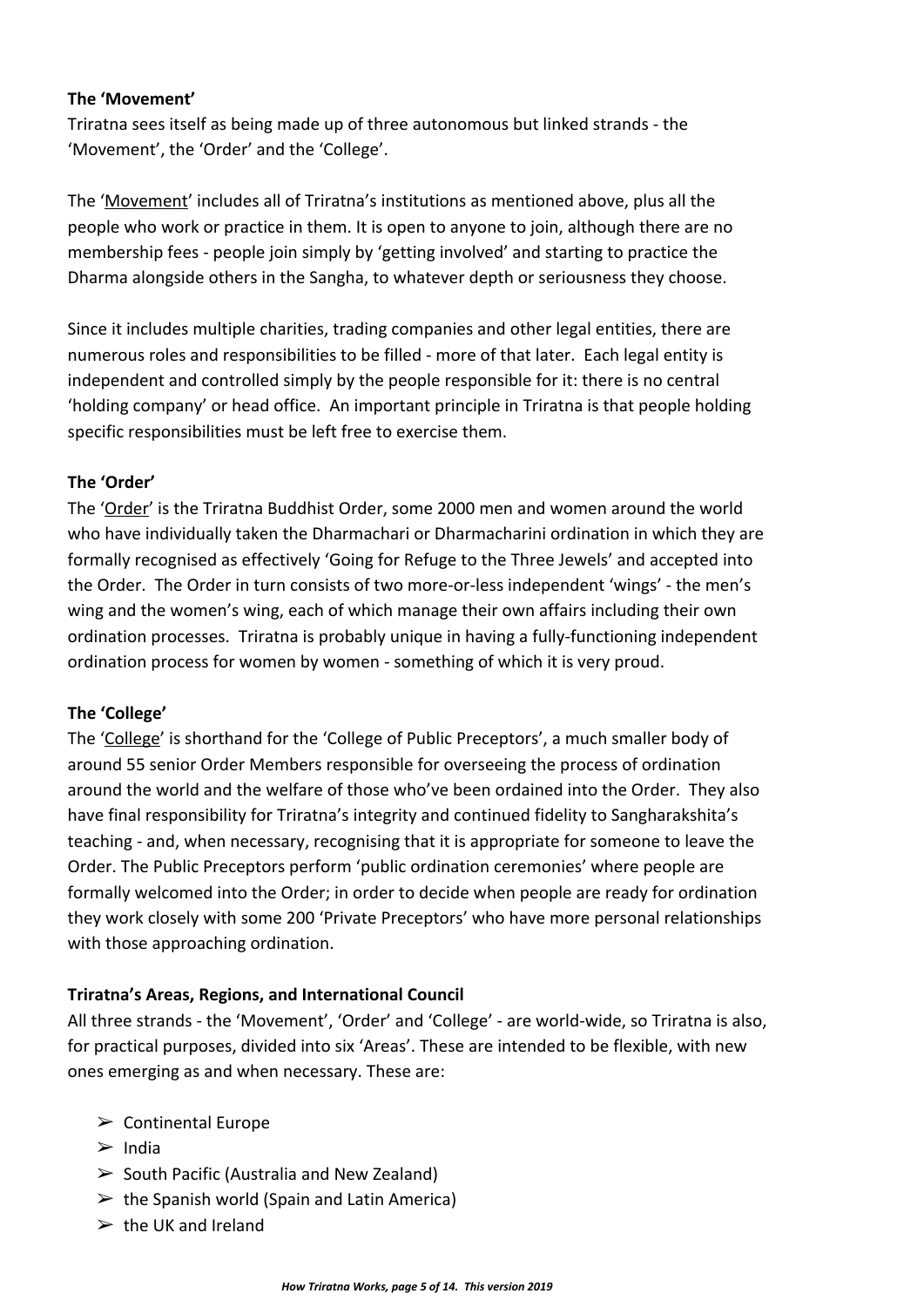#### $\triangleright$  the United States and Canada

A few Triratna projects already don't fit very well into this - for instance in China, South Africa, Russia, and Turkey - so it is very much a structure in evolution. However the regional approach gives the flexibility to 'do things differently' in different places (while maintaining shared common principles) and to organise regional projects such as translation work.

Intended to provide a forum for overall coordination and dialogue is a set of six 'Area Councils', one for each of the above Areas, plus an 'International Council', which met for the first time in 2011.

The Area Councils are made up of a man and woman representative from each of the three strands in that area, ie six people.

The International Council, which meets every 18 months, consists of everyone in all six Councils plus the Chair and both Deputies of the College and various other 'key figures'. The International Council in turn has a 'Steering Group' for continuity and organisation in-between meetings. The individuals currently participating are shown in the table in the Appendix.

All this is illustrated in the diagram below, the larger circles representing the 'Areas' (only four being shown in the diagram) and the smaller circles the three strands, ie the Movement, Order, and College. At the centre is the International Assembly and its Steering Group.



**Triratna's international structure: three Strands, six Areas (only 4 shown), and an International Council with Steering Group**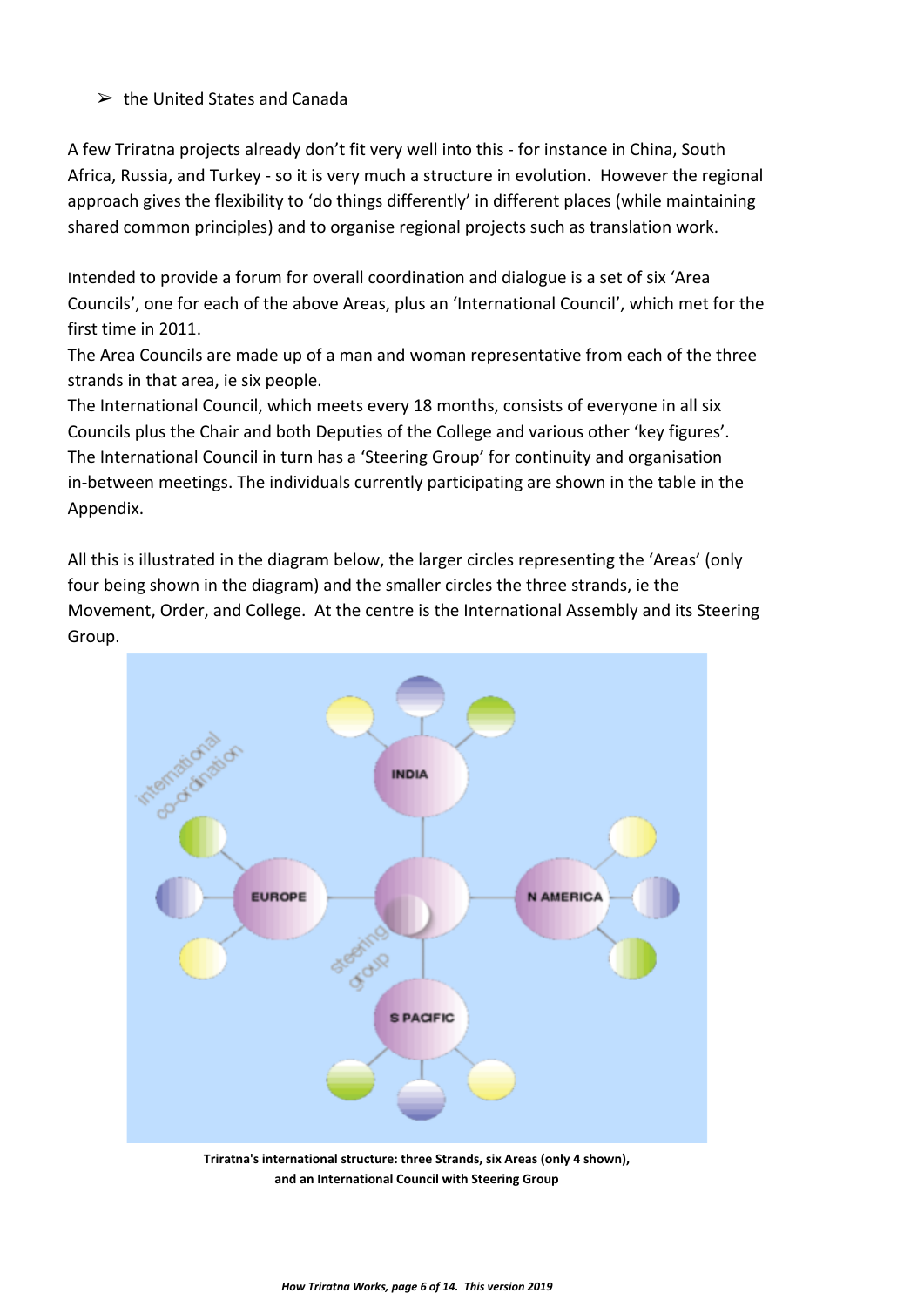The International Council is important for Triratna's unity and coherence and work so far has included clarifying our Shared System of Practice and initiating the Sikkha Project which is concerned with standards of what is taught at our Centres.

#### <span id="page-6-0"></span>**Single-sex activities and the two 'wings' of the Order**

Throughout Triratna as a whole, there's a strong emphasis on single-sex activities, with women taking full responsibility for initiating and sustaining women's projects of all sorts; and men for men's. Of course there is collaboration and cooperation between the men and women across Triratna, most obviously in large Order gatherings and in running individual Buddhist Centres, where the local Chair may be male or female.

#### <span id="page-6-1"></span>**Triratna's organisational structure - locally**

Looking on a smaller, more local scale, each of Triratna's various 'Areas' have their own more local structure. In UK/Ireland there are 'regions':London, East Anglian, Northern, Scotland, Midlands, South-East, South-West, and Ireland regions - again, this has the flexibility to change over time. In Europe, the various countries and languages make for a series of natural divisions; in the US the East and West coasts are so far apart that Triratna activities there naturally divide into two; India similarly has enormous geographical and linguistic variations.

Each region may contain several Buddhist Centres, a few dozen Order Members, and perhaps one or two Preceptors - ie, at least some of each of Triratna's three 'strands', and these three will make efforts to stay in touch at the local level, usually informally. For many members of the Triratna Buddhist Community, their local situation is what they see and know: it's where their friends are, the projects they support, it's where they've contacted the Dharma and 'grown up' spiritually. Not surprisingly therefore, it's often also where their loyalties lie. Seeing Triratna Newsbytes, or sampling the talks on FreeBuddhistAudio, or going on retreat are ways people come to realise Triratna is a much bigger thing than they first thought. As someone's interest and involvement in Triratna deepens, hopefully so does their interest in and identification with Triratna as a whole - especially once they begin to approach ordination. There is only one Triratna Buddhist Community and one Order, even if for practical purposes an individual's horizons may not extend much beyond their local situation.

#### <span id="page-6-2"></span>**Centres, Co-ops, and Communities: the 'three C's'**

Triratna has traditionally emphasised the need for spiritual practice to include all areas of life - and to have a real effect on the society in which we live. This has led to Triratna's famous 'Three C's' - Centres, Co-ops, and Communities. Centres means of course Buddhist Centres (each of which is more than likely to be registered as a charity); Co-ops means Right Livelihood businesses of whatever legal structure (co-operatively, not-for-profit or limited company), and Communities means residential communities (which range from quite formal 'semi-monastic' single-sex establishments to more casual shared houses - which would nevertheless include a shrine room and weekly community night).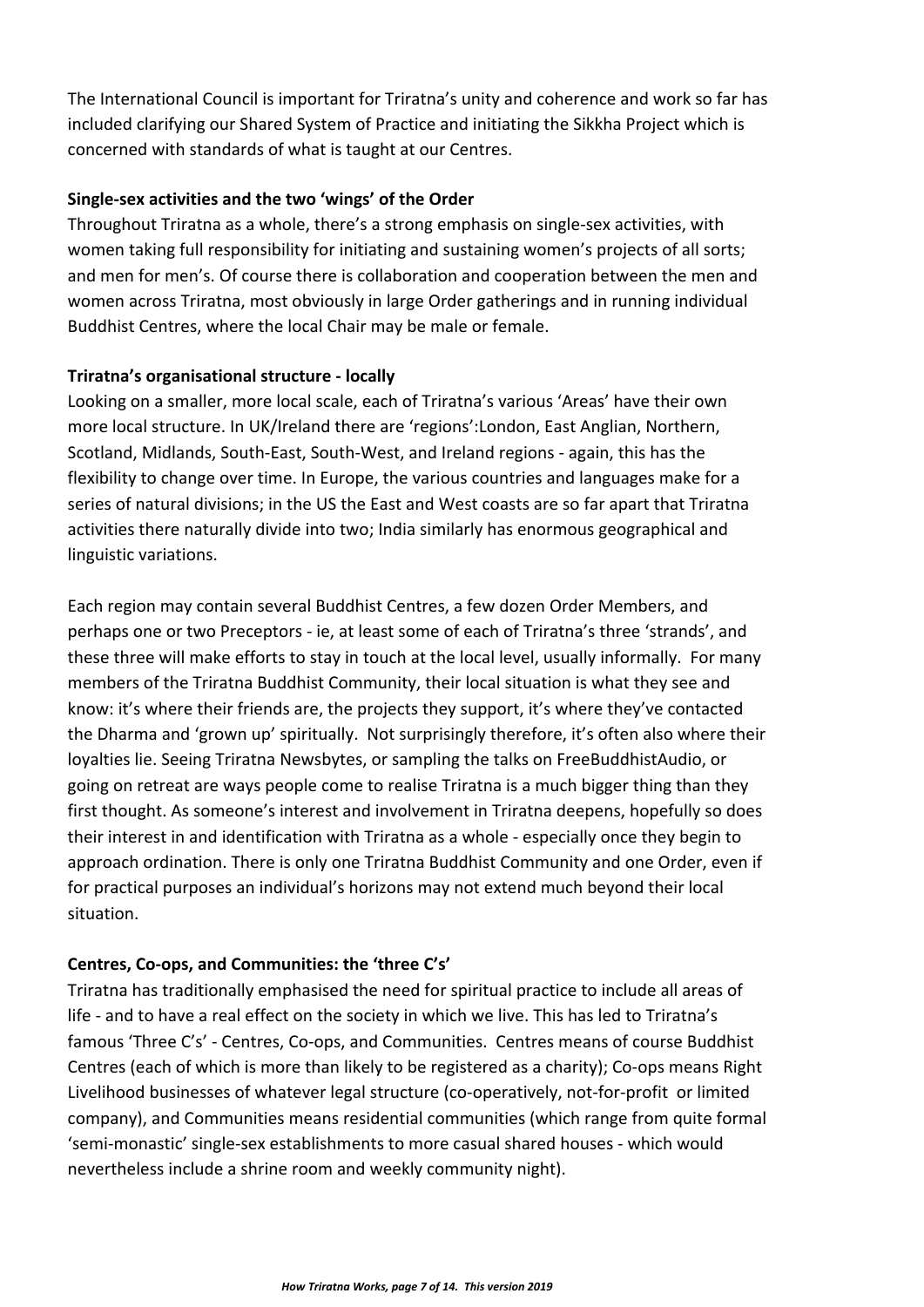All of these can be seen as formal institutions, to some degree or another, and Triratna has always seen creating strong and enduring institutions as part of establishing an enduring spiritual community: in a famous talk given in the 1990s Sangharakshita listed the 'Five Pillars of the FWBO', one of which was Institutions.

### <span id="page-7-0"></span>**Responsibilities and roles within Triratna**

Triratna only works because it provides a rich and effective context within which individuals can lead their spiritual lives - and because those individuals are willing to take responsibility for helping Triratna to continue. Triratna has always seen taking responsibility as one way (but not the only way) of actively following the spiritual path. A range of roles and titles have thus grown up, with various degrees of responsibility attached.

First and foremost is of course the individual practitioner taking responsibility for their own commitment to practising the Buddhist path within the Triratna Buddhist Community. In general people are seen as moving from beginner (anyone newly come to Triratna) to Friend (someone who practices regularly with Triratna) to Mitra (someone who's made public their aspiration to practice the Buddhist path within the context of Triratna) to Order Member (someone recognised by the Preceptors' College as 'effectively Going for Refuge' and thereby ordained into the Triratna Buddhist Order following a long process of preparation). Although these probably serve as a rough guide to how long someone's been practising, they cannot be correlated in any way with anyone's depth of spiritual insight, and in general it's considered bad form in Triratna to claim any specific insights or degree of progress along the Path - even though it's clearly stated that spiritual insights are attainable and that progress is possible.

Within Triratna's institutions, different institutions' legal frameworks naturally govern the details of what is needed, how people are elected, the terms they serve, etc, but the principle is always to match responsibility with experience, and especially spiritual responsibility with spiritual experience. There is a parallel principle sometimes referred to as "up and out" - actively cultivating one's successor so that in due course one is freed up to move on to something else. And there is also a principle of voluntarism - all Triratna's roles have to be filled by people freely volunteering for them - no-one is ever ordered to go anywhere or to do anything by anybody.

#### <span id="page-7-1"></span>**Centre roles and responsibilities: Chairs and Centre Councils**

At Centres, those leading or teaching classes are generally (not always) Order Members, though it's generally recognised that simply being ordained doesn't mean that one is ready to teach or skilled in teaching. In general, the various classes at a Centre will each have a leader plus a class team, made up of men and women of all levels of experience, and supporting classes is a traditional first step in getting more involved in Triratna. Overall, Centres will be governed by Councils, corresponding to charity trustees if the Centre is a registered charity. Again, Council Members are generally but not always Order Members.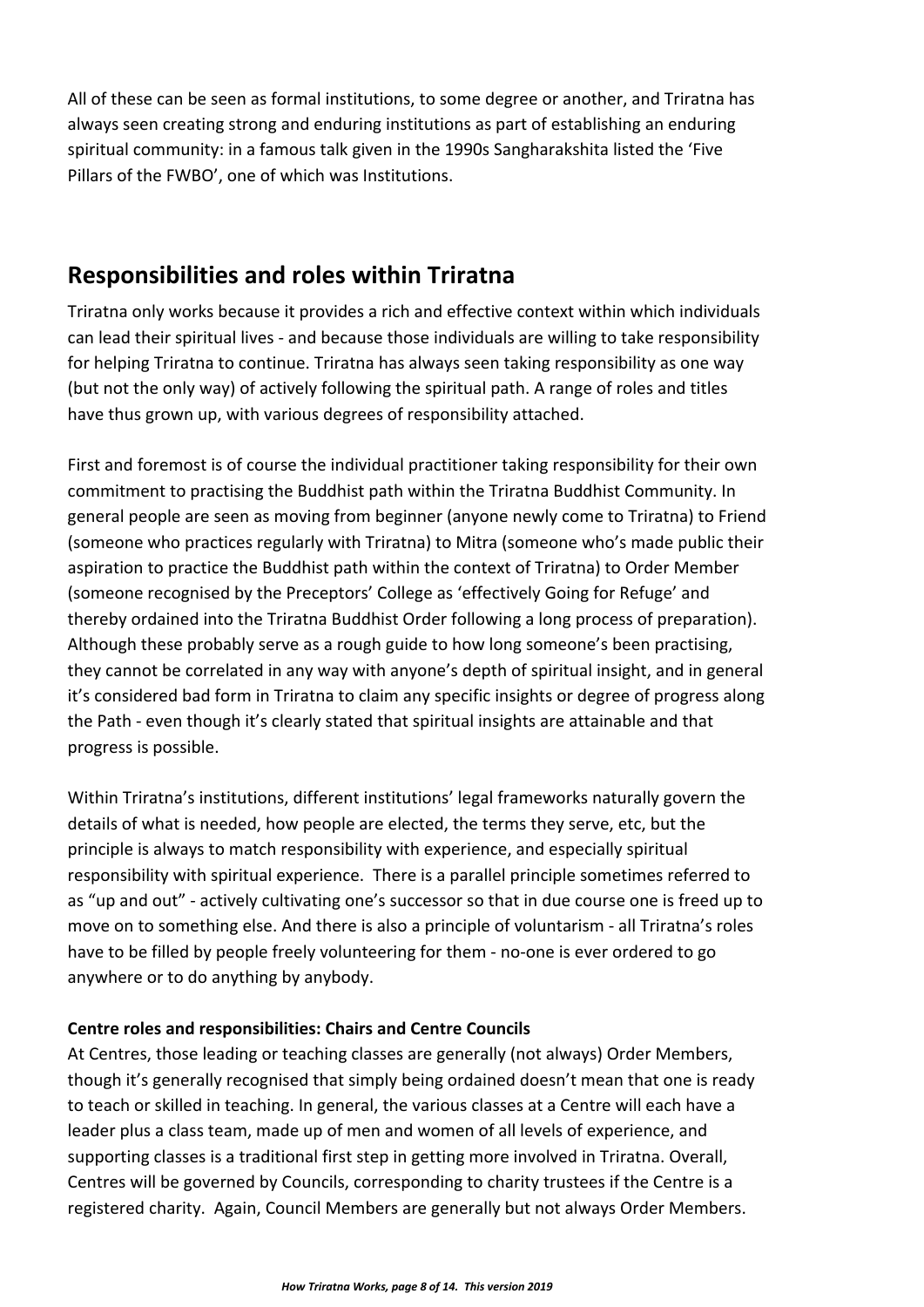The Centre's Chair is both chair of the trustee body and the overall spiritual guardian of the Centre, responsible for all aspects of life and practice at that Centre. They'd also have a Treasurer and a Secretary - and other roles as needed.

#### <span id="page-8-0"></span>**Centre roles and responsibilities: Mitra Convenors, and Presidents**

Centres also aim to have men and women 'Mitra Convenors', specifically charged with looking after the spiritual and organisational needs of the men and women mitras of that Centre.

Most Centres also have Presidents, long-term and an ex-officio positions held by a senior Order Member from outside the immediate situation. Presidents are especially useful for maintaining long-term perspectives on the situation and when difficulties arise or a transition in the Centre's leadership needs to be negotiated.

#### <span id="page-8-1"></span>**Regional meetings**

Both Centre Chairs, Mitra Convenors, and Presidents will probably participate in regional Triratna meetings: the Chairs Assembly (a mixed-sex gathering), the men's and women's Mitra Convenors' meetings, and the Presidents' meeting. All would aim to meet at least annually for a few days, using their time to come build personal friendships between them as well as consider Triratna as a whole and attending to their specific business. Such long gatherings, half retreat and half business meeting, are a feature of Triratna and help people carrying similar responsibilities build up strong connections between one another. The European Chairs Assembly, or ECA, has been meeting for many years and is very much appreciated by its members.

#### <span id="page-8-2"></span>**Other Movement responsibilities**

Triratna Buddhist centres aim to create thriving spiritual communities around them. Traditionally these would aim to include one or more Communities and Right Livelihood businesses; sometimes independent, often owned by the Centre charity. The businesses especially would have their own leaders - managers or directors - who might or might not sit on the Centre's council. Triratna communities traditionally don't have much if anything in the way of formal roles.

Some of Triratna's Right Livelihood businesses, such as Windhorse Publications, are not associated with any particular Centre, and send their own representative to the Chairs Assembly.

#### <span id="page-8-3"></span>**Order roles and responsibilities**

The Order has always seen itself as having no official organisational existence, being a purely spiritual body. Nonetheless, it too needs people to take responsibility for its continued welfare. At a local level, most Order Members are part of a local men's or women's Chapter of 5-10 people which generally meet weekly. Each Chapter would aim to have a Chapter Convenor to help it run smoothly and stay in communication with the wider Order; having most Order Members outside of India, the regions in the UK/Ireland have Regional Order Convenors which meet regularly; and the Order as a whole has men and women Order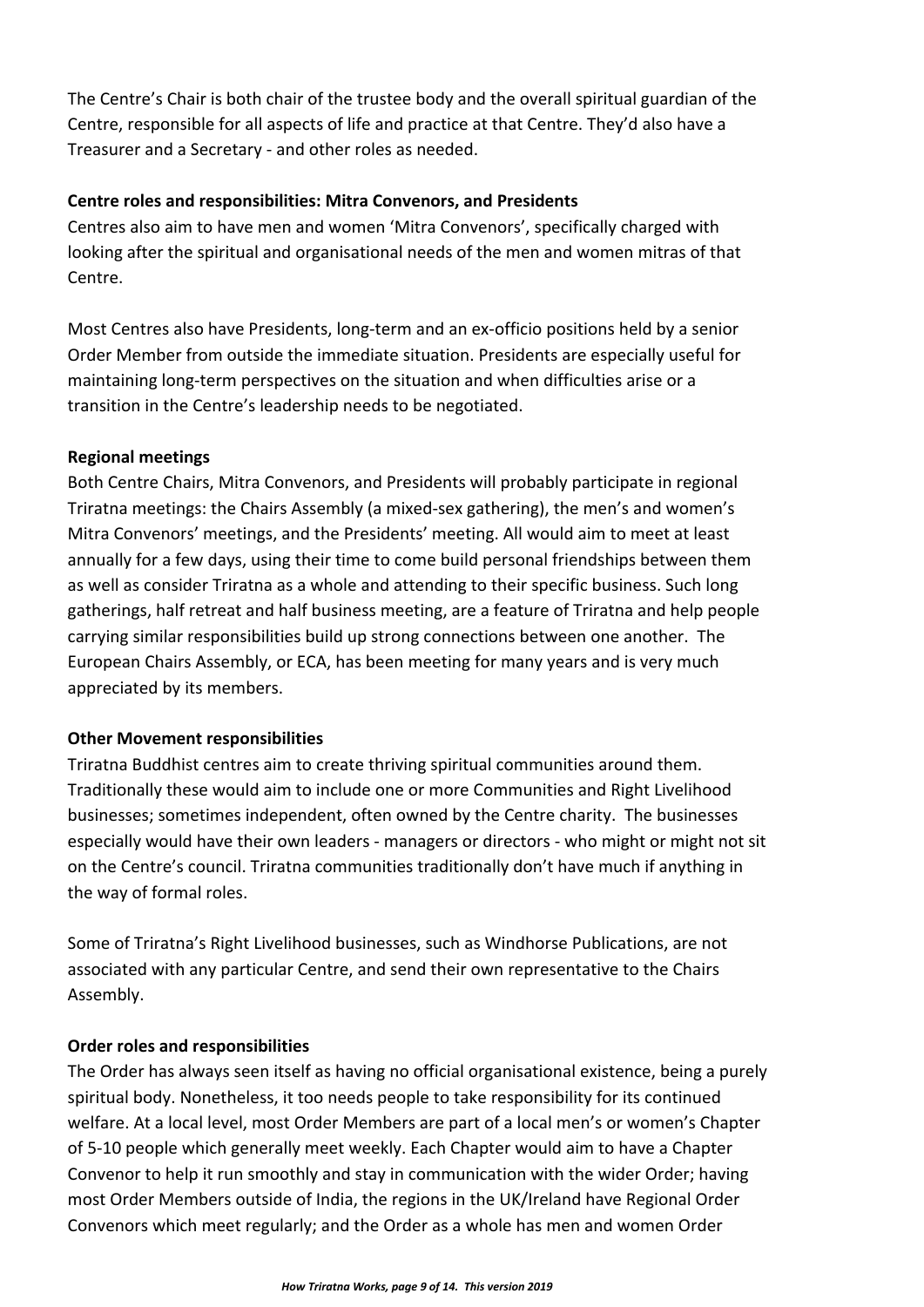Convenors in each of its six regions; their job is to organise larger Order gatherings (such as biannual Order Conventions) and to stay in touch with the Chapter and Regional Order Convenors - and thus the 'pulse' of the Order. A small Order Office, based in the UK, receives voluntary donations from Order Members worldwide and from that supports two International Order convenors plus organising the production of Shabda, the long-running confidential monthly Order newsletter.

#### <span id="page-9-0"></span>**Preceptors' roles and responsibilities: training for ordination**

Triratna has always taken ordination, ie joining the Order, very seriously, and devotes considerable time and energy to helping people prepare for Ordination. After asking for ordination it takes on average 3-6 years (sometimes much longer) to enter the Order, during which time people would be attending a series of special training retreats ending with a long (often three- or four-month) ordination retreat. They will have developed strong enough relationships with a number of local Order Members who can thus whole-heartedly recommend them, and of course created a relationship with their future Preceptors, ie the senior Order Members who will actually conduct the ceremony.

Most if not all of Triratna's regions have independent men's and women's Ordination Teams, and this is certainly the ideal: following the model of two 'wings' of the Order already mentioned, Triratna values very highly the strength and independence given by having a fully-fledged independent ordination process for women run by women something probably unique in the Buddhist world. In the UK the two full-time Ordination Teams operate out of their own retreat centres, Padmaloka (men) and Tiratanaloka (women).

Ordination itself consists of a 1-to-1 ceremony with one's Private Preceptor, followed by the public welcoming into the Order, a ceremony conducted by the Public Preceptor on behalf of the Order as a whole. The Private Preceptor functions as a personal mentor, friend and guide both before and after ordination, whilst the Public Preceptor is generally a more formal relationship and includes a broader responsibility to ensure the integrity of the ordination processes that lead towards ordination - in fact, the integrity of Triratna as a whole. Order Members must be ordained at least 10 years before they are eligible to act as Preceptors, and their suitability to continue doing so is reviewed every seven years. The Public Preceptors collectively constitute the College of Public Preceptors, which also meets about twice a year for several days - outside this time they are for practical purposes working in smaller 'kulas' often organised on geographical lines.

These three 'strands', autonomous and regional, yet cooperating, collectively make up the worldwide Triratna Buddhist Community and Order and formally meet at the International Council as well as, less formally, at Order Conventions.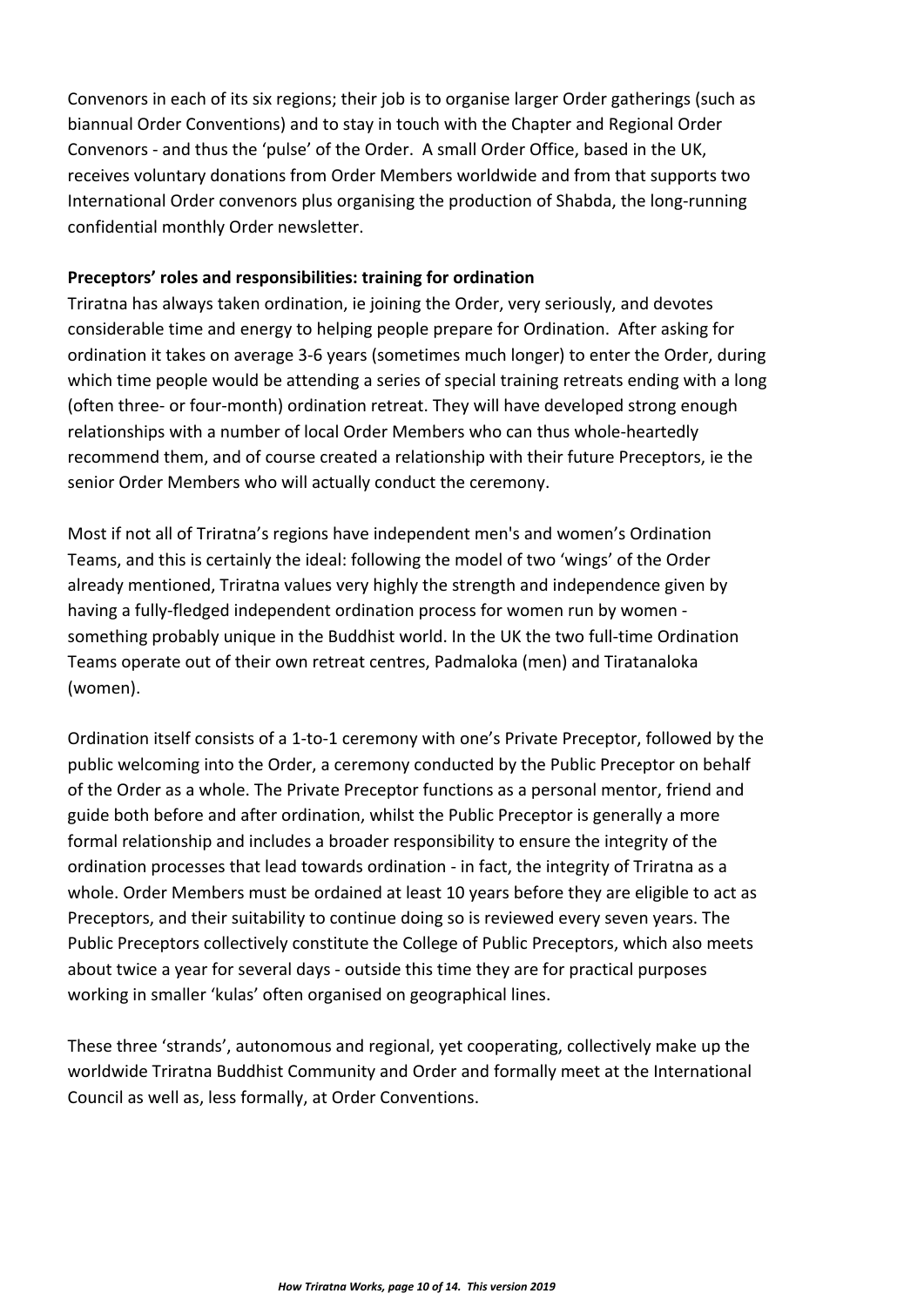## <span id="page-10-0"></span>**Financing Triratna: where the money comes from**

Understanding Triratna's various principles, roles and responsibilities is important, but people will probably not feel they have a full understanding of how it all works without some insight into its finances: where the money comes from and where it goes, who gets to spend it and how much we're talking about...Unfortunately (so far at least) Triratna has failed to attract any millionaire pop stars or Buddhist governments: there really are no Rolls-Royces or Swiss bank accounts behind the scenes! Its money has very much been earned by Triratna itself, often by the very hard work of many people. Getting and spending money wisely is very much seen as a spiritual practice in its own right, with autonomy, dana (generosity), and simple living as central guiding principles.

The principle of autonomy means that each Triratna institution (or individual) retains full control and responsibility for its own finances and financial health. This is balanced by the principle of dana, or generosity, which encourages Triratna institutions and individuals to 'give what they can' to support wider projects and others in need. As a result money flows around Triratna in all sorts of ways, as people respond to appeals in ways large and small, public and private. The principle of simplicity asks people to just 'take what they need'.

#### <span id="page-10-1"></span>**Money in the Movement**

The finances of most individual Centres, at least in the UK, are publicly available on the Charity Commission's website, as are the Order Office's accounts (whose charity is known as the Triratna Trust) and the Preceptors College (whose charity is the Triratna Preceptors' College Trust). Triratna's UK Buddhist Centres range from the very small and struggling to the well-established (eg the London Buddhist Centre, annual income over £800,000). There is a mixture of income from classes, standing orders and other dana from individuals, and rents from property owned by the Centre - plus, possibly, unexpected gifts such as a legacy. Sometimes local Right Livelihood enterprises have been able to make generous donations to their local Centres or other Triratna projects, but of course they can only do this if they themselves are profitable. Many Centres have put considerable effort into buying property to secure their future, so have significant assets on their balance sheets - but mortgages to match!

Centre's incomes are naturally used mainly to finance their own activities, including of course supporting the local Centre team. In supporting individuals Triratna has always aimed to be flexible, meeting people's different needs according to their different circumstances and the general principle of simplicity in lifestyle.

At the same time, in the UK especially, Triratna's Buddhist Centres have a well-established and effective system of voluntarily pooling some of their income in order to finance movement-wide projects of benefit to all Centres. This is known as the Triratna Development Fund whose income is approximately £100,000/year - it helps finance the Triratna Development Team and projects like Windhorse Publications, Clear Vision, and the thebuddhistcentre.com, Triratna's main website.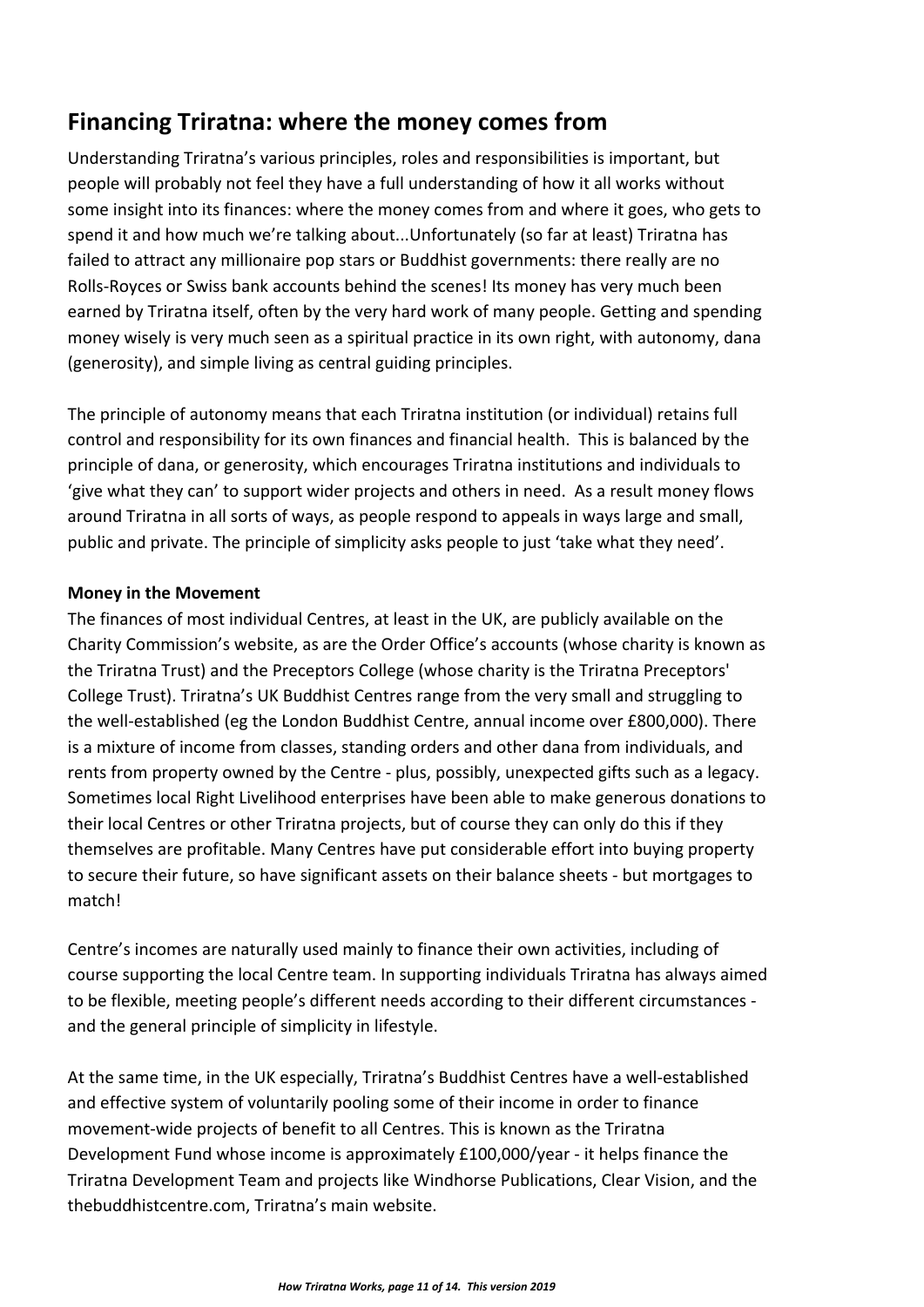Another initiative from the ECA has been the creation of the **[Future Dharma Fund](https://futuredharma.org/)** which raises money and distributes it to the most promising, worthwhile and necessary projects around Triratna.

#### <span id="page-11-0"></span>**Money in the Order**

As already mentioned, with the exception of a small 'Order Office', the Order has no official organisational existence, and often refers to itself simply as a 'free association of individuals'. Not surprisingly therefore, the Order's finances are less organised. Order Members are encouraged to give £120/year to the Order Office as a voluntary 'Order Contribution', which is used to finance the Order Office, the two International Order Convenors, and to produce Shabda, the Order's monthly newsletter - which all Order members are entitled to receive whether they make contributions or not. Order events such as Order Weekends and the biannual Order Convention are charged by the hosting venue. Beyond this, many acts of personal generosity take place, but by their nature are unrecorded, at least centrally.

Since 2008 the Abhayaratna Trust, a UK charity dedicated to providing for members of the Order who are old or in ill-health, or who need financial support, in particular to attend retreats and other Order gatherings. Given that the average age of the Order is steadily rising, this is a very welcome development.

#### <span id="page-11-1"></span>**Money in the Preceptors College**

Financing Triratna's Preceptors is probably the least-developed part of Triratna's work. Being a Public Preceptor (ie a member of the Preceptors College) especially requires considerable time, both attending meetings and working with individuals 1-1, but there are no official funds available to support this work: individual preceptors have to find their own sources of support. Sometimes this comes from personal dana given by friends and 'disciples' , some are 'working preceptors' supported by retreat centres.

#### <span id="page-11-2"></span>**Indian fundraising**

One of Triratna's greatest success stories is the fundraising that has been done to support Triratna's Indian wing - formerly TBMSG and now known as the Triratna Bauddha Mahasangha. The UK-based Karuna's Trust's door-knocking appeals have, over the past 20 years, built up a network of some 8,000 regular donors enabling Karuna to send over £1.5m/year to a multitude of social and Dhamma projects in India - many, but not all, associated with Triratna. Triratna in India has also had considerable success with fundraising from wealthy Taiwanese donors who have funded many of its larger buildings. More recently, Triratna's UK-based India Dhamma Trust has focussed on raising funds to support the Ordination process in India. All these, together with its growing door-to-door collections in India itself, have set it firmly on the path to self-sufficiency - although the need for funds in India remains great.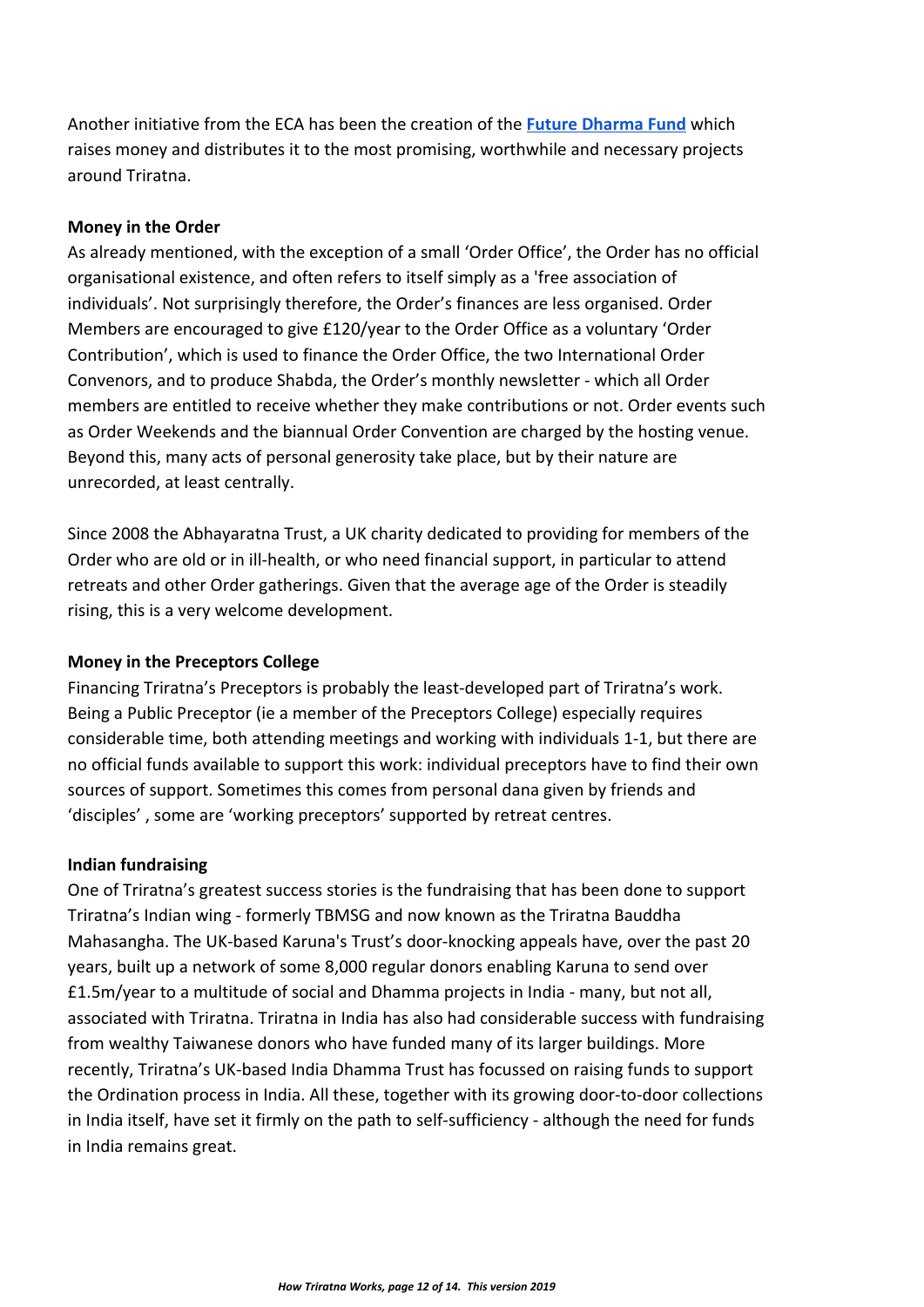## <span id="page-12-0"></span>**Conclusion**

Any international movement which has grown organically over years will present a complex picture to the outside world - and very likely, to itself.

This document aims to outline, reasonably clearly, both the principles underlying Triratna's organisational structure and some of the details of its activities and financing.

Being a living system, it is continually evolving and will continue to do: some, though hopefully not all, of the details here will soon be out of date! The principles, however, should endure.